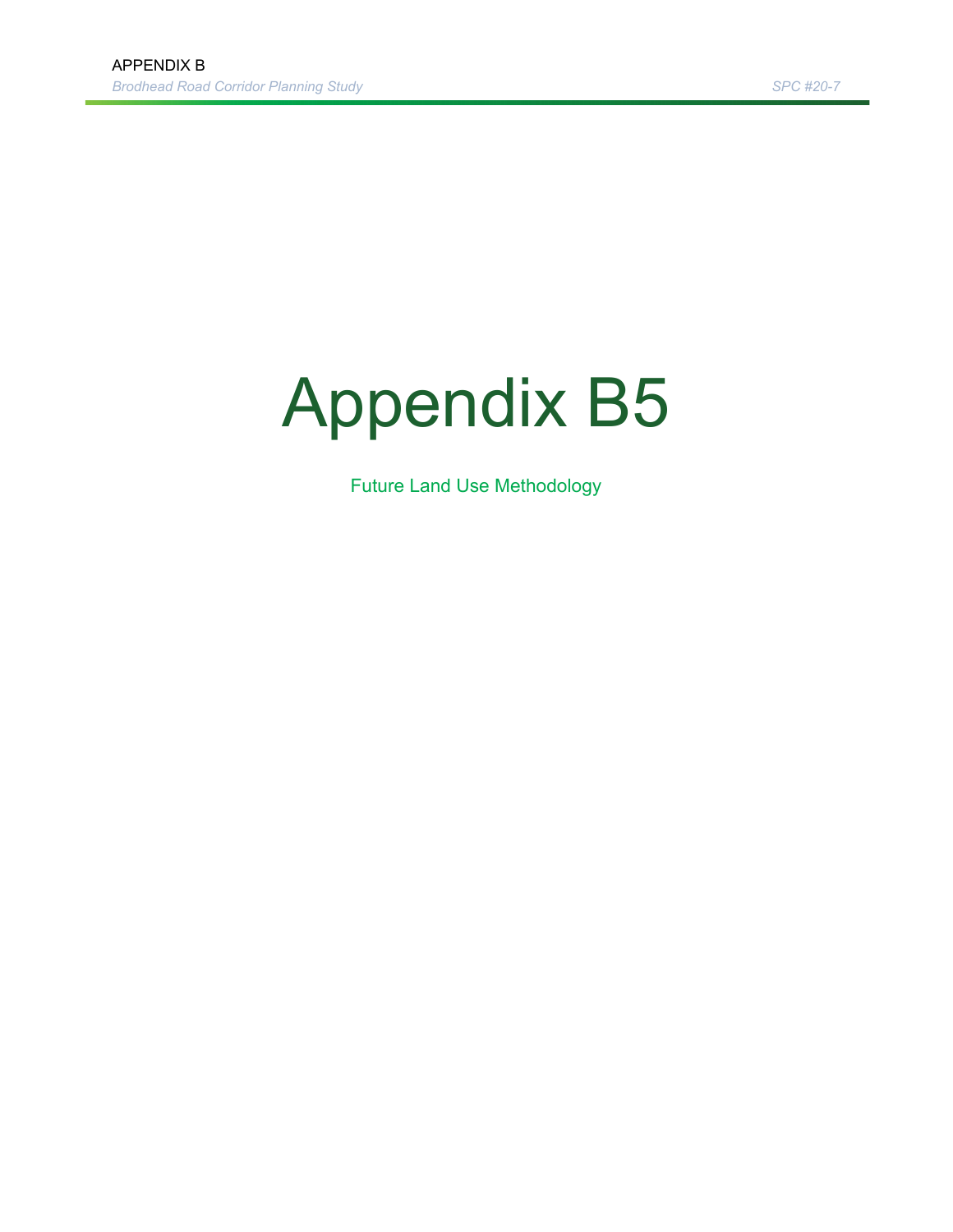## **PASHEK X MTR**

## **Memo**

| To:      | Brodhead Road Corridor Planning Study Steering Committee                                        |
|----------|-------------------------------------------------------------------------------------------------|
| From:    | Jenni Easton, Pashek+MTR                                                                        |
| CC:      | Josh Spano, SPC; Domenic D'Andrea, SPC; Scott Thompson-Graves, WRA;<br>John Buerkle, Pashek+MTR |
| Subject: | <b>Future Land Use Assumptions</b>                                                              |

Developing sound transportation system investments requires a solid understanding of the type and intensity of expected population growth and economic development. The Brodhead Road Corridor Planning Study will involve an assessment of future (2045) land use growth that takes into account local and regional plans, the land use regulations of study area communities and the known development pipeline, in addition to broader system-level connections to major river bridge crossings, I-376 access points and potentially developable tracts of industrial property that could yield significant influence on the study corridor.

After exploring alternatives for anticipating future land use and development, the consultant team proposes the following:

- Adjust the baseline SPC Cycle 11 Forecast to update employment projections for projects of significant impact (increase Shell Appalachia Petrochemical Plant from 600 to 800, reduce Ohio River Industrial Site from 900 to 300).
- Apply a more aggressive 5% rate of growth in both households and jobs across study area communities between 2020 and 2045, which will account for housing production expected to exceed the Cycle 11 figures and ensure that recommendations consider the possibility of increased volume associated with this growth level.
- Travel demand modeling will consider the future vehicle mix, anticipating that an increase in commercial truck traffic in the area could represent a significant impact. For instance, the Aliquippa Industrial Park site alone could see an increase of 200 to 500 trucks per day.
- Josh Spano has reached out to the Airport Authority to see if they have updated projections for the development proposed around the Airport. If they provide